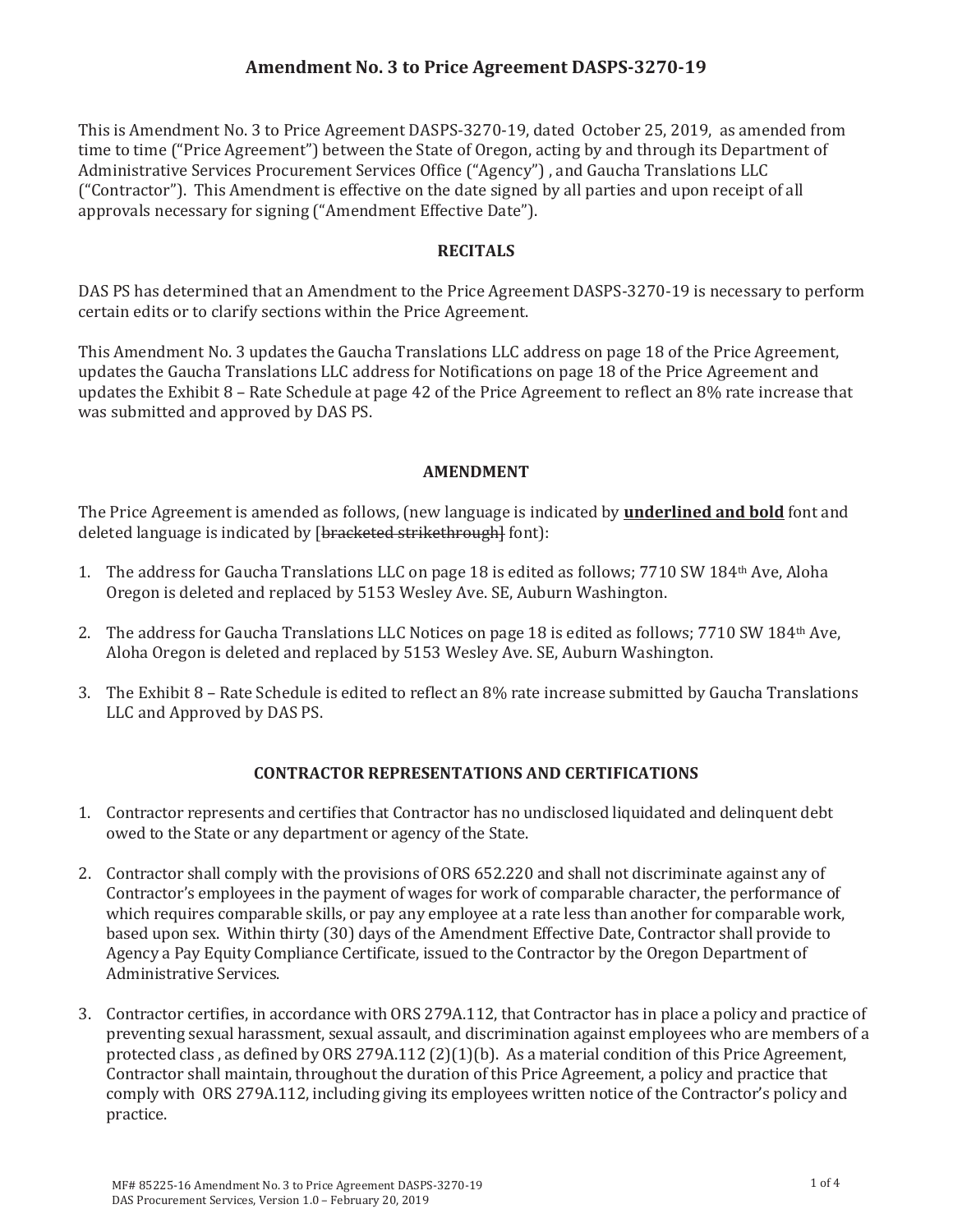4. Contractor shall comply with all federal laws applicable to the Contractor and to the Goods or Services to be provided under the Price Agreement, including but not limited to: 40 CFR 1506.5(c) related to potential conflicts. Other than the compensation due under the Price Agreement, Contractor has no financial or other interest in the outcome of the project.

Except as expressly amended above, all other terms and conditions of Agreement are still in full force and effect. Contractor certifies that the representations, warranties and certifications contained in the Agreement are true and correct as of the Amendment Effective Date and with the same effect as though made at the time of this Agreement.

#### Certification:

Any individual signing on behalf of Contractor has the authority and knowledge to make the following certifications, and hereby certifies under penalty of perjury:

- a. the number set forth in the contract is Contractor's correct taxpayer identification number;
- b. Contractor is not subject to backup withholding because:
	- i. Contractor is exempt from backup withholding;
		- ii. Contractor has not been notified by the IRS that Contractor is subject to backup withholding as a result of a failure to report all interest or dividends; or
	- iii. the IRS has notified Contractor that Contractor is no longer subject to backup withholding.
- c. for a period of no fewer than six calendar years preceding the Amendment Effective Date, Contractor has faithfully has complied with and is not in violation of:
	- i. all tax laws of this state, including but not limited to ORS 305.620 and ORS chapters 316, 317, and 318; and
	- ii. any tax provisions imposed by a political subdivision of this state that applied to Contractor, to Contractor's property, operations, receipts, or income, or to Contractor's performance of or compensation for any work performed by Contractor; and
	- iii. any tax provisions imposed by a political subdivision of this state that applied to Contractor, or to goods, services, or property, whether tangible or intangible, provided by Contractor; and
	- iv. any rules, regulations, charter provisions, or ordinances that implemented or enforced any of the foregoing tax laws or provisions.
- d. in the event that Contractor is a general partnership or joint venture, that Contractor's signature(s) on this Amendment constitute certifications to the above statements pertaining to the partnership or joint venture, as well as certifications of the above statements as to any general partner or joint venturer signing this Amendment.

### **cha Translations**

Helen (By

| By:    | Helen Eby             | Bv:    |
|--------|-----------------------|--------|
| Title: | Owner                 | Title: |
|        | Date: April 15, 2022  | Date:  |
|        | FEID # EIN 82-2459298 |        |

### **STATE OF OREGON, acting by and through its Department of Administrative Services** Procurement Services Office

He

Title: State Procurement Analyst Date: April 28, 2022

Approved pursuant to ORS 291.047

By: Not Required

Assistant Attorney General

discussed by the contract of the Date: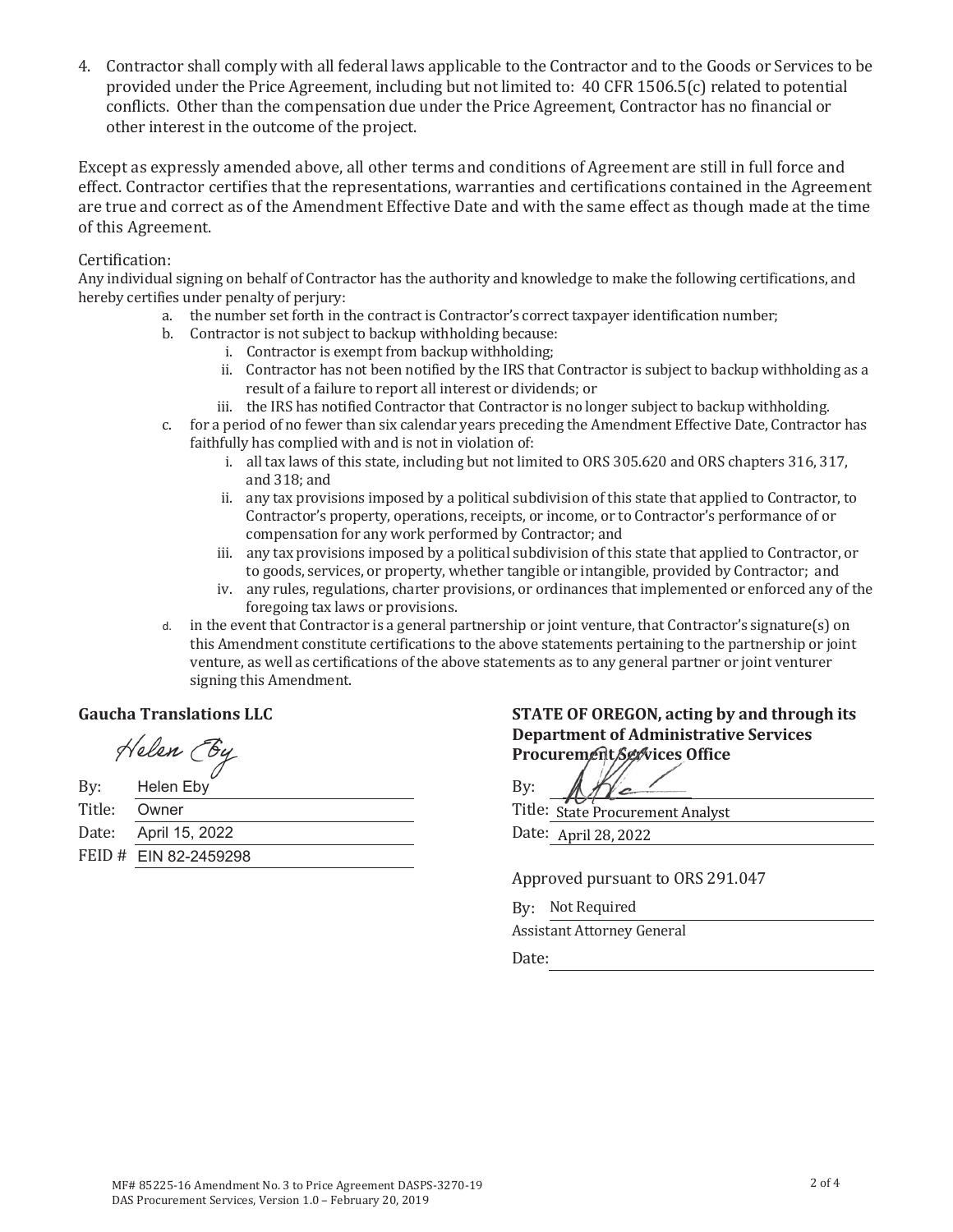### IN WITNESS WHEREOF THE PARTIES HAVE EXECUTED THIS AGREEMENT.

| <u>CONTRACTOR</u>                                                                                                                                                                                                                                     |                                                                                                                             |                                                    |                                                            |  |
|-------------------------------------------------------------------------------------------------------------------------------------------------------------------------------------------------------------------------------------------------------|-----------------------------------------------------------------------------------------------------------------------------|----------------------------------------------------|------------------------------------------------------------|--|
| Authorized Signature:                                                                                                                                                                                                                                 |                                                                                                                             |                                                    | Date: October 11,2019<br>Title: Owner, Garche Translations |  |
| <b>Printed Name:</b>                                                                                                                                                                                                                                  | II e len<br>Ьп                                                                                                              |                                                    |                                                            |  |
| <b>Legal Entity Name:</b><br>(tax filing)<br><b>Business Name:</b><br>Address:<br>Citizenship:<br>(if applicable)                                                                                                                                     | Helen<br>$E_4$<br>Garcha Translations<br>Non-resident alien $\Box$ Yes $\boxtimes$ No<br>$U \leq A$                         | LL<br>5153 Wesley Ave. SE, Auburn Washington 98092 |                                                            |  |
| $\Box$ Professional Corporation $\Box$ Partnership $\Box$ Limited Partnership<br><b>Business Designation:</b><br>$\boxtimes$ Limited Liability Company $\Box$ Limited Liability Partnership<br>(check one)<br>$\Box$ Sole Proprietorship $\Box$ Other |                                                                                                                             |                                                    |                                                            |  |
| <b>Contractor Notices Contact</b>                                                                                                                                                                                                                     |                                                                                                                             |                                                    |                                                            |  |
| <b>Notices Contact Name:</b><br>Title:<br>Address:<br><b>Email Address:</b><br><b>Phone Number:</b>                                                                                                                                                   | Helen Eby<br>$0\omega$ ner<br>5153 Wesley Ave. SE, Auburn Washington 98092<br>$helen@Qaucha translafinns-1$<br>503-929-8476 | Gaucha Translations                                | っ                                                          |  |
| <b>DAS PROCUREMENT SERVICES</b><br>Date: October 24, 2019<br>Authorized Signature:                                                                                                                                                                    |                                                                                                                             |                                                    |                                                            |  |
| <b>Printed Name:</b>                                                                                                                                                                                                                                  | Dion Kerlee                                                                                                                 | <b>State Procurement Analyst</b><br>Title:         |                                                            |  |
|                                                                                                                                                                                                                                                       | <b>DAS Notices Contact</b>                                                                                                  |                                                    |                                                            |  |
| Notices Contact Name:                                                                                                                                                                                                                                 | Dion Kerlee                                                                                                                 |                                                    |                                                            |  |
| Title:<br>Address:                                                                                                                                                                                                                                    | <b>State Procurement Analyst</b>                                                                                            |                                                    |                                                            |  |
| <b>Email Address:</b>                                                                                                                                                                                                                                 | 1225 Ferry St SE Salem OR 97301<br>dion.kerlee@oregon.gov                                                                   |                                                    |                                                            |  |
| Phone Number: 503-378-2816                                                                                                                                                                                                                            |                                                                                                                             |                                                    |                                                            |  |
| <b>OREGON DEPARTMENT OF JUSTICE (Legal Sufficiency Approval)</b>                                                                                                                                                                                      |                                                                                                                             |                                                    |                                                            |  |
| Authorized Signature: Authorized Signature:                                                                                                                                                                                                           |                                                                                                                             | Date: 7/30/2019                                    |                                                            |  |
| Printed Name: Bill Nessly                                                                                                                                                                                                                             |                                                                                                                             | <b>Title: Assistant Attorney General</b>           |                                                            |  |
| Dion Kerleé - Friday, July 26, 2019 4:47 PM<br><b>Email Approval:</b><br>(addressee, date and time)                                                                                                                                                   |                                                                                                                             |                                                    |                                                            |  |